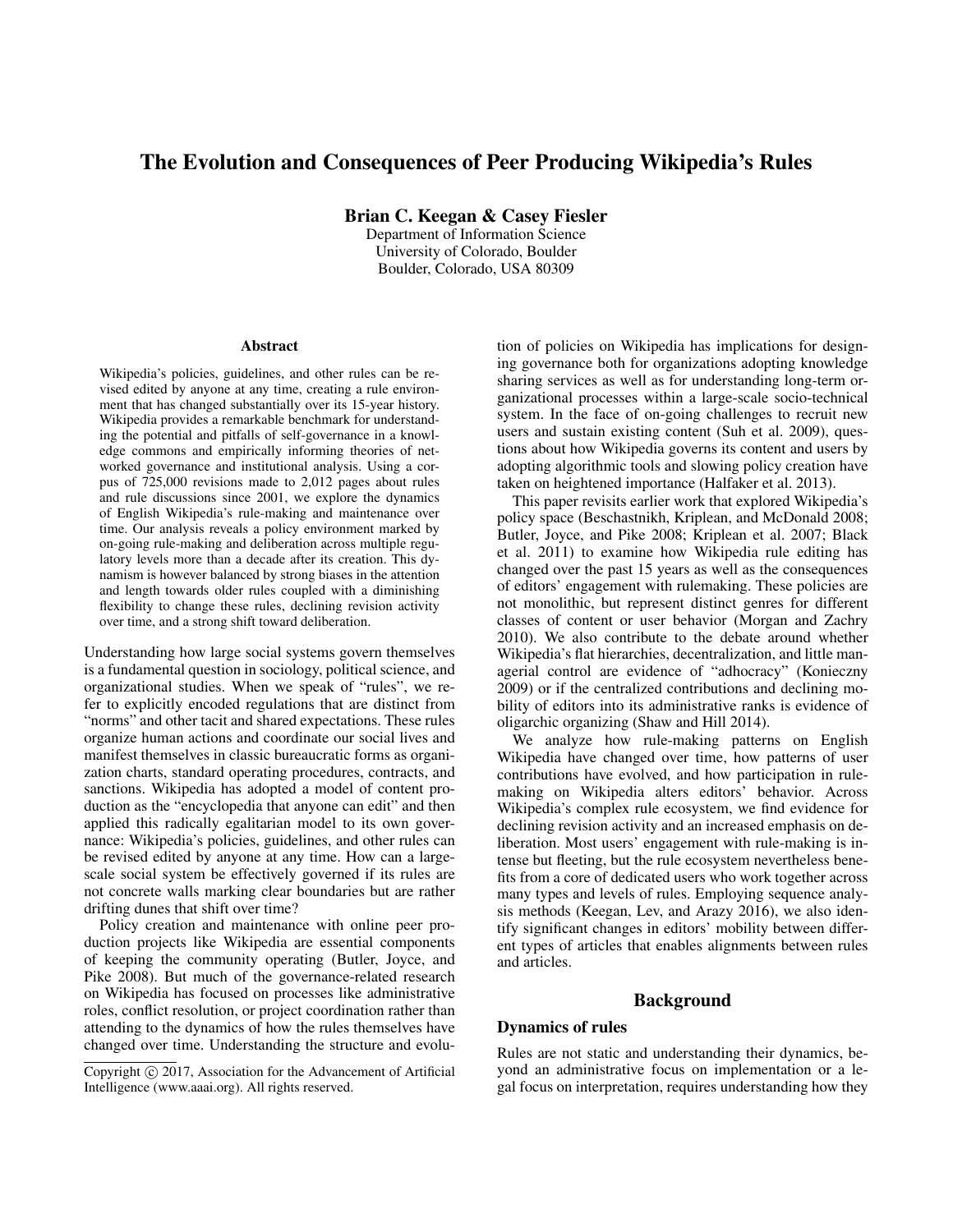are selected, adapted, and diffused throughout an organization. Changes in rules and policies are central to both legal and organizational studies. Rules can be seen through a variety of perspectives: (1) conscious, rational efforts to organize efficiently, (2) proliferating organisms that continually create rules to maintain legitimacy, (3) elements used by members to construct, understand, and influence the organization, and (4) accumulated knowledge and experience over time. Rules are conspicuous symbols within organizations, their impersonality substituting for direct managerial supervision, their power focusing organizational attention and discourse, and their legibility transmitting organizational knowledge (March, Schulz, and Zhou 2000).

Rule use and rule making are central for understanding the operation of an organization. Rules may be administrative documents enumerating standards for conduct ("rulesin-form") or generally known practices and widely-enforced practices ("rules-in-use"). Rule making and rule use unfolds at the *operational* level of day-to-day decisions, whereas *collective choice* level of individuals interacting to make rules at the operational level. Finally, the *constitutional* level defines the rules governing who may make decisions at the collective choice level (Ostrom and Hess 2007).

In online communities, the rules that community members follow often come from multiple sources — such as law, Terms of Service, community guidelines, or social norms — and negotiating multiple sources of rules can be a challenge (Fiesler, Feuston, and Bruckman 2015). In cases where rules conflict, community members may turn to rules that are most internal to that space, such as norms and community-created rules, which have been shown to have more staying power than externally imposed rules (Ostrom and Hess 2007). Rules created by the community also tend to be easier to understand and more closely aligned with existing norms and practices (Pater et al. 2016). Wikipedia's rules, created through peer production, are one example of rules that are internal to the community.

#### Rule-making on Wikipedia

Wikipedia employs a number of robust, formal processes and policies to govern itself since its foundation. Wikipedia's policies operate in distinct, but overlapping, forms of policy networks: editors come together to co-author and maintain policies, discuss proposals about policies on their talk pages, and reference these policies in other deliberative forums. These rules — whether by convergence or design — emulate many of Ostrom's principles for governing common goods such as localized solutions, participatory rule-making, and technologically-mediated monitoring (Viégas, Wattenberg, and McKeon 2007).

Wikipedia emphasizes consensus-formation, graduated sanctions, and local enforcement of rules, all of which contribute to decentralized governance processes that allow Wikipedia to scale to millions of articles and users in spite of coordination and enforcement costs (Forte, Larco, and Bruckman 2009). These policies are an important mechanism by which a large-scale social system like Wikipedia is able to control user behavior, even as rules evolve and new ones are created (Kriplean et al. 2007). Analysis of changes

to policies emphasized variability and decentralization in the creation, modification, interpretation, and enforcement of these policies, but provided no metrics by which to evaluate the level of decentralization or stabilization in the revision and enforcement of policy.

Wikipedia has several levels of policies that vary in their adherence, enforcement, and flexibility.

- Policies. A set of rules with very high levels of adherence and enforcement governing topics around article content, user conduct, and procedural processes like article deletion and administrative enforcement.<sup>1</sup> These are "rulesin-form" at the collective choice level with constitutionallevel policies around administrative processes.
- Guidelines. A set of "best practices" with moderate levels of adherence and enforcement that further expand on policies about behavior, content, deletion, editing, article naming, topic notability, and stylistic standards.<sup>2</sup> These are "rules-in-use" typically operating at a combination of the collective choice and operational levels.
- Essays. A set of approximately 1,400 opinions from editors that typically lack broader consensus or formal approval and may be intended for specific cases.<sup>3</sup> These are "rulesin-use" typically operating at the operational level.
- Failed proposals. A set of 474 proposed policies or guidelines that did not obtain sufficient consensus within the community to warrant elevation.<sup>4</sup> These may reflect a set of "rules-in-use" like essays for which there may be consensus in the margins, but they also mark instances of rule-making that the community explicitly rejected.

These rules are also employed by different kinds of actors in different situations, varying from consensus-formation between editors in an article talk page all the way up to formal arbitration processes. Crucially, one of the "pillars" is the "Ignore all Rules" that enables sanctioned rule breaking when a general rule might be inappropriate for a specific case (Joyce, Pike, and Butler 2013). The Wikipedia community members enforce rules through other socio-technical capacities such as changing the affordances of the underlying MediaWiki software (Müller-Birn, Dobusch, and Herbsleb 2013), automating editing actions taken by both people and software agents (Geiger and Ribes 2010), and implementing technical standards (Niederer and Dijck 2010).

Questions about the oligarchical tendencies in peer produced governance have provided mixed results. Earlier findings suggest that the mutability of policies have limited oligarchical power on the English Wikipedia (Konieczny 2009), matched by a broad decline in administrator influence over article content (Kittur et al. 2007a). In contrast, comparative results across several hundred wikis concludes there is a general tendency for early contributors to monopolize positions of formal authority (Shaw and Hill 2014). There has likewise been a general shift away from direct work on article content towards indirect work on discussion and policy pages (Kittur et al. 2007b). Users' literacy with

<sup>&</sup>lt;sup>1</sup>Wikipedia: List of policies

<sup>&</sup>lt;sup>2</sup>Wikipedia:List of guidelines

<sup>&</sup>lt;sup>3</sup>Wikipedia: About essay searching

<sup>4</sup>Category:Wikipedia failed proposals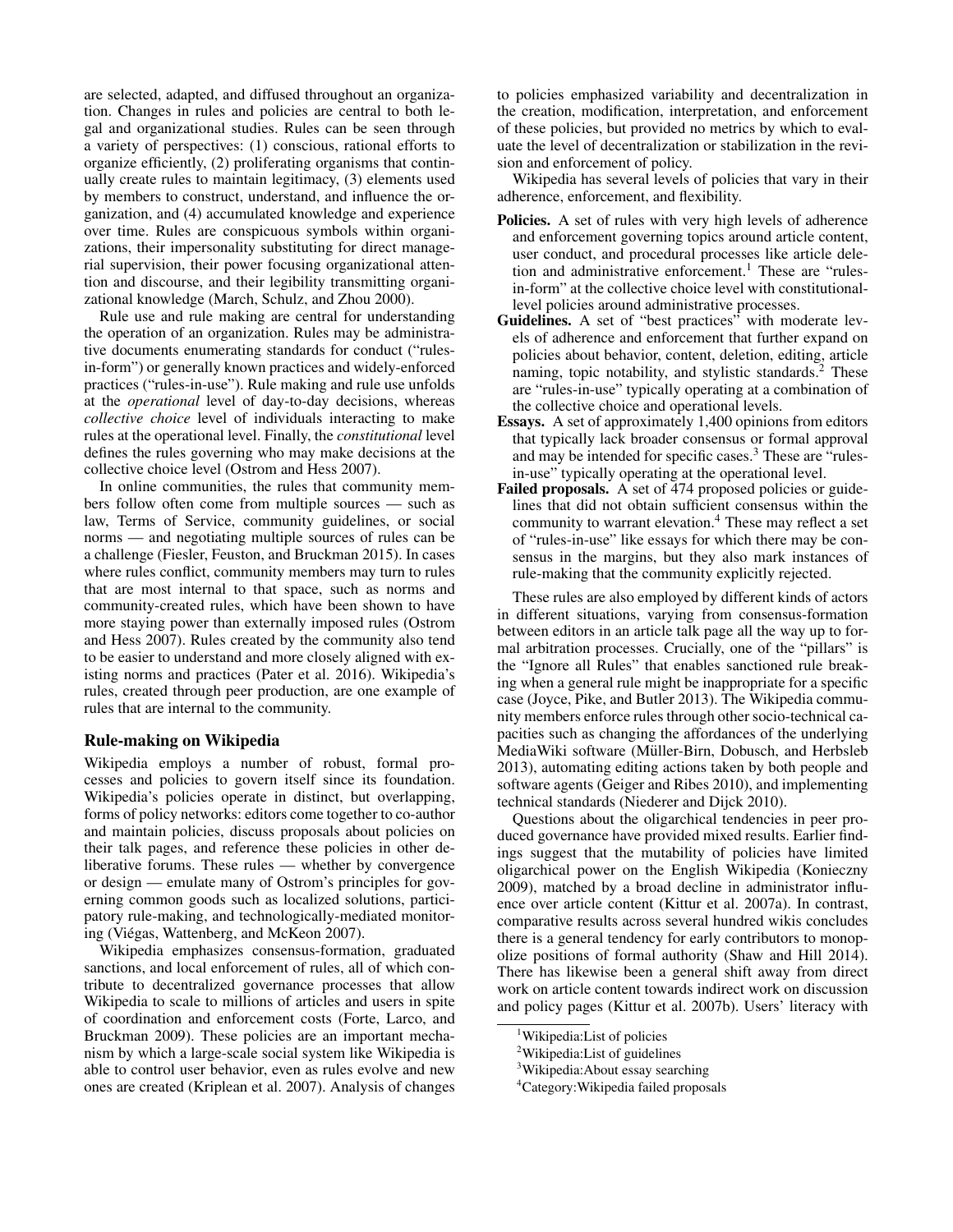Wikipedia policies influences their ability to seek out and understand these administrative processes, the policies that are persuasive in these contexts, and the forums to engage in deliberation likewise allow them to prevail over less literate users (Ford and Geiger 2012).

Despite the extensive amount of discussion around many policies, rule-making on Wikipedia has not accumulated a definitive case law that is used as precedent for decision making. Instead, Wikipedia refines policies while still maintaining a level of ambiguity that allows users to claim and re-interpret them strategically (Matei and Dobrescu 2010). Wikipedia policies can be edited directly by most editors and these policy pages also have "talk pages" where users deliberate over changes. Much as judges cite both legal codes and prior cases as precedents for their decisions, editors' discussions cite Wikipedia policies during discussions (Beschastnikh, Kriplean, and McDonald 2008).

RQ1: How have rule-making patterns on Wikipedia changed over time?

## Temporal mis-aggregation

Prior work has examined what behavioral features predict users' promotion to administrative roles (Leskovec, Huttenlocher, and Kleinberg 2010). While these "admins" are intended to serve more janatorial than managerial roles (Burke and Kraut 2008), they nevertheless have substantial discretion and "hard" power to protect pages from revision or to block users from editing. Other work has explored the role of shared leadership to help coordinate projects (Zhu, Kraut, and Kittur 2012). Less explored in these analyses is whether those editors engaged in the administrative work of discussing and revising policies are distinct from other social roles on Wikipedia, the membership in this group over time, and whether these editors have any "soft" power over others (Aaltonen and Lanzara 2011). Discussions around the enactment of policies tend to have low levels of meaningful deliberation but the structure of these conversations nevertheless differentiates meaningful roles within the collaboration (Black et al. 2011).

RQ2: How have patterns of user contributions to Wikipedia rules changed over time?

## Behavioral consequences of rule-making

Although Wikipedia is often popularly framed as lacking any coherent oversight, Wikipedia's complex and dynamic environment depends substantially on formal organizational structures. But rule-making and governance are fundamentally exercises in power, re-defining the boundaries of conduct and codifying norms that privilege some approaches over others. The work of creating, supporting, or contesting rules on Wikipedia have substantive costs by distracting talented volunteers from the core mission of writing encyclopedia articles, creating more coordination overhead, as well as introducing potentially adverse incentives for elites to

consolidate their power (Shaw and Hill 2014). Wikipedia's model of self-governance emulates many strategies employed by successful offline communities (Benkler 2006; Viégas, Wattenberg, and McKeon 2007), but these symmetries are not always flattering. In the face of crises like slowing growth of new editors and content generation (Suh et al. 2009), bureaucratic participation may provide adverse incentives for editors to lobby for self-serving rules rather than to collaboratively write an encyclopedia.

RQ3: How does participation in Wikipedia rulemaking alter editors' behavior?

# Research setting

Wikipedia is a peer-produced online encyclopedia that has become one of the largest reference works and mosttrafficked websites in the world. In the absence of any hierarchy for recruiting contributors, assigning tasks, or evaluating submitted content, Wikipedia relies on a set of policies and guidelines to "describe best practices, clarify principles, [and] resolve conflicts."<sup>5</sup> Like Wikipedia's encyclopedia articles, pages describing Wikipedia policies can be created, edited, and revised by registered users. As such, Wikipedia policies are not fixed but are subject to constant revision in response to new cases and precedents. Policies play an important role in adjudicating disputes on Wikipedia by appealing to general principles during conflicts and controversies (Beschastnikh, Kriplean, and McDonald 2008; Butler, Joyce, and Pike 2008; Kriplean et al. 2007).

Given this complexity, we limit our analysis of Wikipedia policy ecosystem in several ways. First, we focus on the processes surrounding the making of Wikipedia's "rules-inform" rather than examining Wikipedia "rules-in-use" that are pervasive and on-going (Beschastnikh, Kriplean, and McDonald 2008; Kriplean et al. 2007). Written rules leave clearer traces of changes but changes to written rules are likewise subject to different approval, interpretation, and sanctioning processes than unwritten norms (March, Schulz, and Zhou 2000). Far from being stable, restricted, or subject to formal approvals, these rules-in-form are actively contested and revised over time, open to all registered editors to edit, and are subject to consensus-based acceptance. The need to document changing precedent across a distributed collaboration, centrality of these documents in discussions, and on-going need to recruit and socialize newcomers into best practices suggests that these rules-in-form should quickly adapt to reflect rules-in-use.

Second, we examine only the policies, guidelines, essays, and failed policies rather than the broader ecology of algorithms, bots, and templates that also serve as governance mechanisms on the platform (Geiger and Ribes 2010; Müller-Birn, Dobusch, and Herbsleb 2013). These formalized rules are nevertheless central signifiers of the communities' values and the binding precedent for enforcing compliance with behavioral and content rules across the entire community (Forte, Larco, and Bruckman 2009). Because

<sup>5</sup>Wikipedia:Policies and guidelines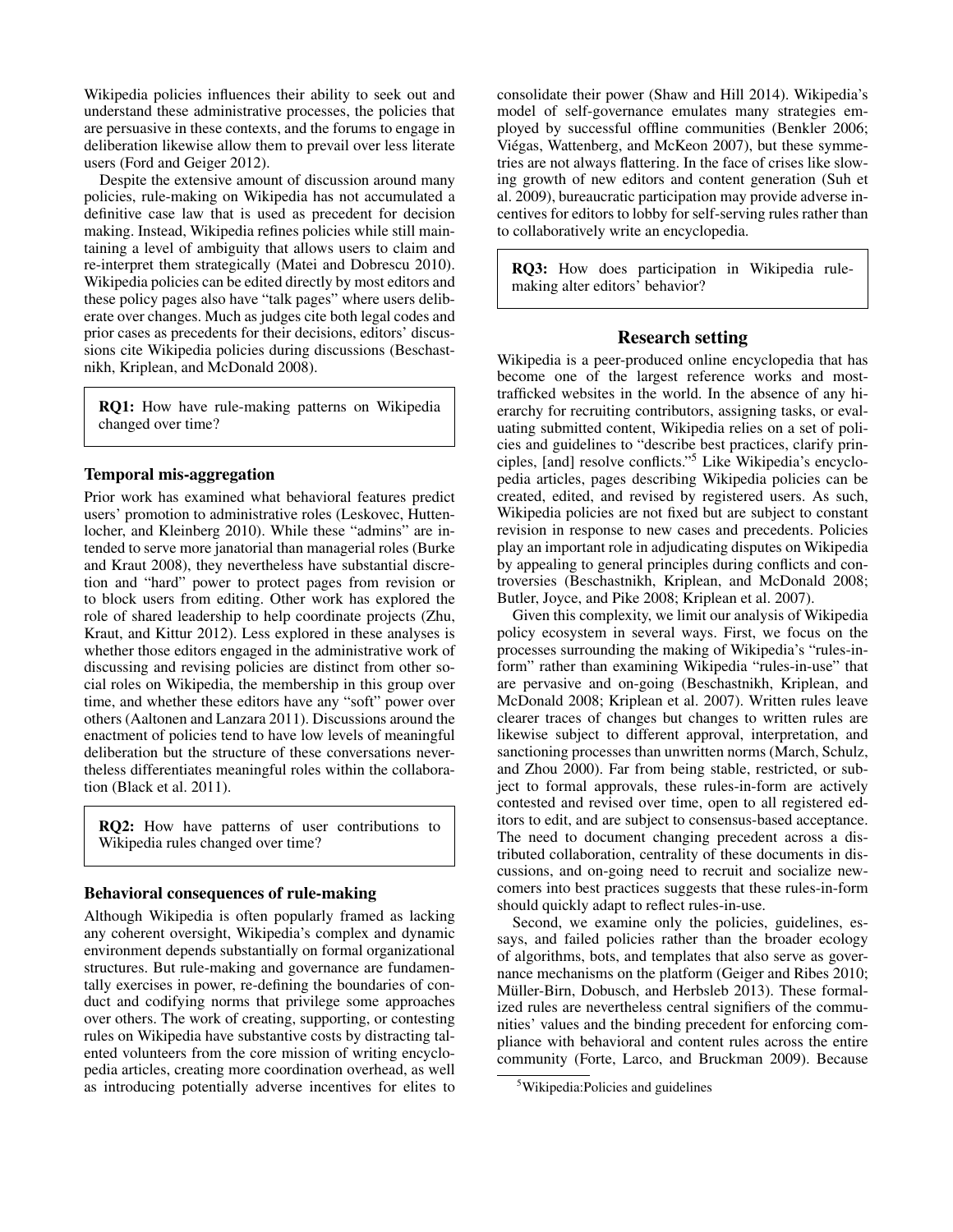Wikipedia keeps a detailed archive of the who, what, and when of changes made to these policy pages, the evolution of rules can illuminate how governance practices evolve (Butler, Joyce, and Pike 2008).

Finally, we emphasize the changes in these rules over time as an essential dimension for understanding the governance processes on Wikipedia. While many policies were established early in Wikipedia's history, they have nevertheless continued to develop and evolve in response to new practices such as writing about contentious editing (Joyce, Butler, and Pike 2011) or current events (Keegan 2013). There is a "life cycle" to policies in which entire new policies can be proposed for discussion, existing policies are revised in light of new precedents, and policies can also be demoted in the face of changing standards.

## Data

The English Wikipedia's policies, guidelines, essays, and failed proposals are identified by membership in their respective categories. Rule pages' membership in these categories is strongly enforced by the use of "templates" that explicitly mark the pages as the specific rule type for readers of the rule. The categories for policies and guidelines contain sub-categories going down multiple levels, but the list of articles used were only extracted to a maximum depth of 1 sub-category down. This produced a set of 62 policy pages (including the pillars), 175 guideline pages, 1,476 essay pages, and 311 failed rule pages. This corpus of 2,012 unique pages includes small overlaps between several rule types, which we ignore in subsequent analyses.

Like many platforms supporting online knowledge collaborations, the MediaWiki software running Wikipedia includes a complete revision history of every change to a page. These revisions document the changes in content as well as meta-data such as the contributor and timestamp. We used a custom Python script employing the python-wikitools library to retrieve the complete revision histories for rule pages from the English Wikipedia's MediaWiki API. Note that the data returned by Wikipedia's API may omit revisions deleted by administrators that are blatant copyright violations or contain offensive/disruptive material, but these omissions should be rarer on rule pages than on typical Wikipedia articles. This generated a corpus of 265,248 revisions made to all 2,012 rule pages. We repeated the same steps on the respective talk discussion pages for each of the rule pages, which generated a corpus of 460,124 revisions.

#### Results

## RQ1: Changes in rule-level behavior

Research Question 1 asked, "How have rule-making patterns on Wikipedia changed over time?" We can compare the aggregate patterns of policy-making across the rest of Wikipedia's rule ecosystem by looking at changes in the number of revisions, size, and discussion activity. In the subsections below we find evidence of declining revision activity, sustained growth in the amount of content on rules, and a shift toward deliberation over legislation.

Declining revision activity Figure 1 plots the average annual revisions to each of the four classes of rules, stratified by the year the rule was first created. Taking the average annual revision activity to policies on the left as an example, we find evidence of declining rule-editing activity.

First, editing activity peaked between 2006 and 2007 and fell significantly for all subsequent years. The "golden era" for rule-making occurred between 2004 and 2007, which coincides exactly with the era when Wikipedia was expanding most rapidly. Second, older policies (between 2001 and 2004) consistently have the highest levels of editing activity, even after new rules are introduced. Third, new policies across all years attract minimal revision activity initially. However, there is a significant split between pre-2007 and post-2007 rule-making with the latter never "taking off" with an increasing number of revisions.

Similar patterns of peaked activity, early rule dominance, and slow starts play out for guidelines and essays over the same time frames as well, although peak average activity on policies around 2007 was about 50% higher than peak average activity for guidelines and three times higher than peak average activity on essays. All these metrics show general declines in activity for rule-making in more recent years, emulating more general trends in Wikipedian engagement (Suh et al. 2009; Halfaker et al. 2013)

Growing policy size Not all revisions result in similar amounts of content. Figure 2 plots the average annual size of rule articles (measured in bytes of content) to each of the four classes of rules, stratified again by the year the rule was created. Similar trends play out across policies, guidelines, and essays as before. The oldest rules tend to be much longer than more recently-created rules, although all rules tend to start off around the same size. Rules grow at constant rates with no diminishing returns on rule size, but earlier rules grow in size more quickly than more recent rules.

Because older rules are much longer than more recent rules, they exhibit more complexity and potentially greater "quality" than other rules pages. On one hand, these findings are perhaps unsurprising given that older rules have had more time to accumulate changes. But newer rules may also reflect more pressing concerns and provide outlets for editors to exert influence without precedent or coordination costs while the meaning of older rules stabilized. The disproportionate attention to the oldest rules implies they remain active sites of deliberation about contemporary issues — rather than being settled issues — extends prior findings about their influence (Kriplean et al. 2007; Heaberlin and DeDeo 2016).

Sustained deliberative intensity Wikipedia's rulemaking process emulates (and perhaps exaggerates) the consensus-formation processes employed on its articles. While these deliberations might play out in a minor way within the revision comments editors leave for each other, each rule's talk page is intended to be the primary site for discussion about potential changes to rules. Comparing the revision activity of policies' talk pages to the policies' pages reveals substantial differences in behavior.

Figure 3 plots the median number of revisions made to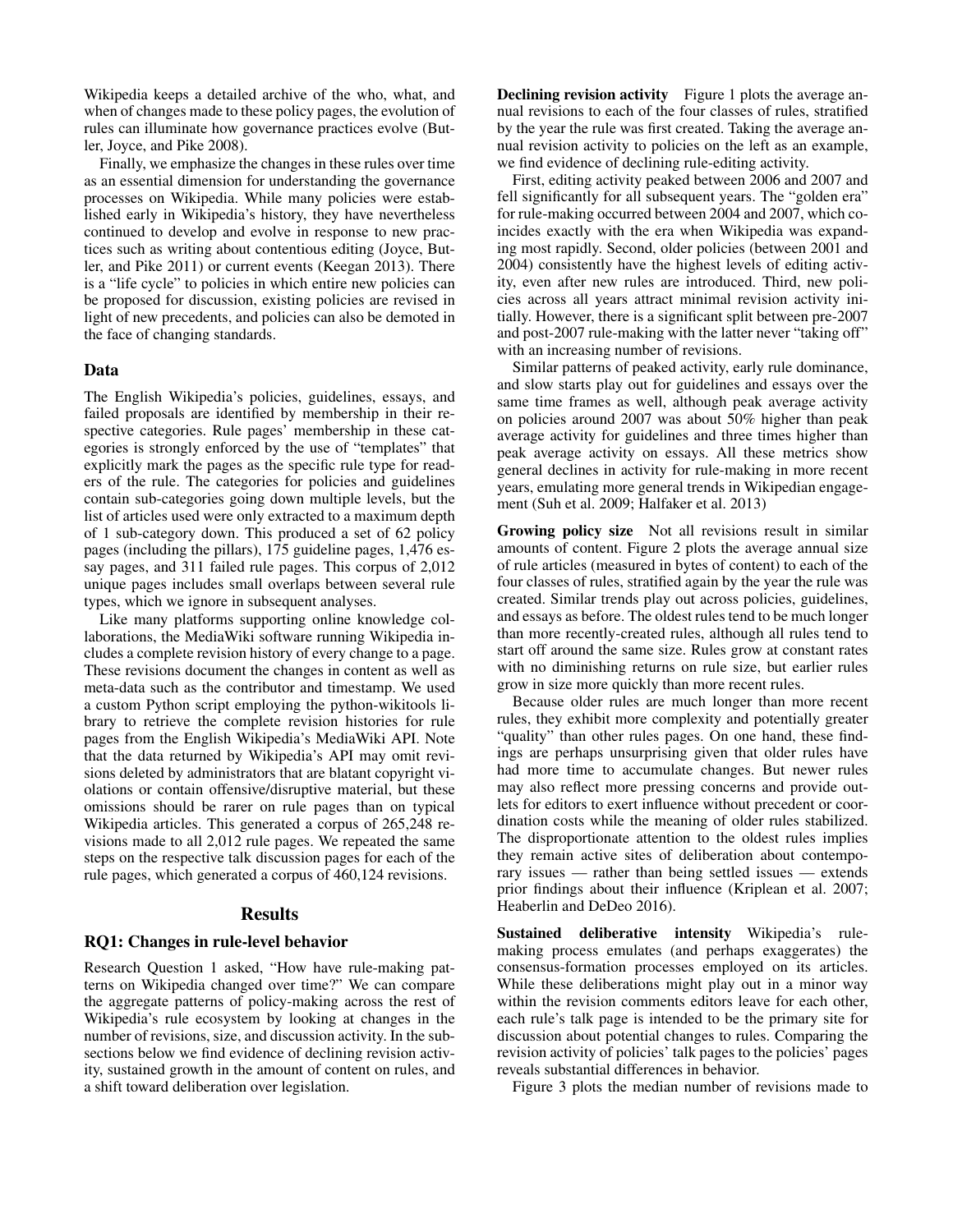

Figure 1: The average revisions to rule pages stratified by year the rule was created for each of the four classes of rules.



Figure 2: The average annual size for rule pages, segmented by year the rule was created.

 $10^3$ 







Figure 3: The total number of revisions to the policy (red) and policy Example 1 and  $\frac{1}{2}$  and  $\frac{1}{2}$  and  $\frac{1}{2}$  and  $\frac{1}{2}$  and  $\frac{1}{2}$  and  $\frac{1}{2}$  and  $\frac{1}{2}$  and  $\frac{1}{2}$  and  $\frac{1}{2}$  and  $\frac{1}{2}$  and  $\frac{1}{2}$  and  $\frac{1}{2}$  and  $\frac{1}{2}$  and  $\frac{1}{2}$  and  $\frac{1}{2}$  a



Figure 5: The median latency between revisions to the policy (red) and policy talk (blue) pages by year.

policy pages (red) and policy talk pages (blue) between 2001 and 2015. Two interesting regimes emerge; a tightly coupled growth stage from 2001 through 2006 where the number of changes to policies and their talk pages tracked each other closely. Wikipedia editors follow a "Bold-Revert-Discuss"  $(BRD)$  cycle<sup>6</sup> of proposing changes, having other editors revert them back to a consensus version, and then starting a discussion. These cycles appear to be relatively tight and scaled with each other through 2006. However, from 2007 onward, there is a marked divergence between revisions to rules themselves and discussions about them. Revision activity falls monotonically for both types of pages and talk page-related editing drops off much more slowly than revisions to the rules themselves. This decoupling of page and discussion editing activity suggests a second regime corre-

sponding to an intensification of policy discussions unconnected to attempts to revise the policies themselves.

The differences between policy-making and policy-taking become more pronounced when we examine other features of the revision logs. Figure 4 plots the median number of changes in the length of policy pages (red) and policy talk pages (blue). The size of revisions to the policy talk page are always larger than the size of revisions to the policy page. This is unsurprising because deliberations invite editors to contribute several sentences at a time while changes to the content of a policy page might be on the order of a few words or phrases. There is a substantial divergence in the behavior of these revision differences over time as policy deliberations involve longer contributions to policy talk pages over time but smaller changes to the policy pages themselves.

Finally, the time elapsed (latency) between successive re-

Wikipedia:BOLD, revert, discuss cycle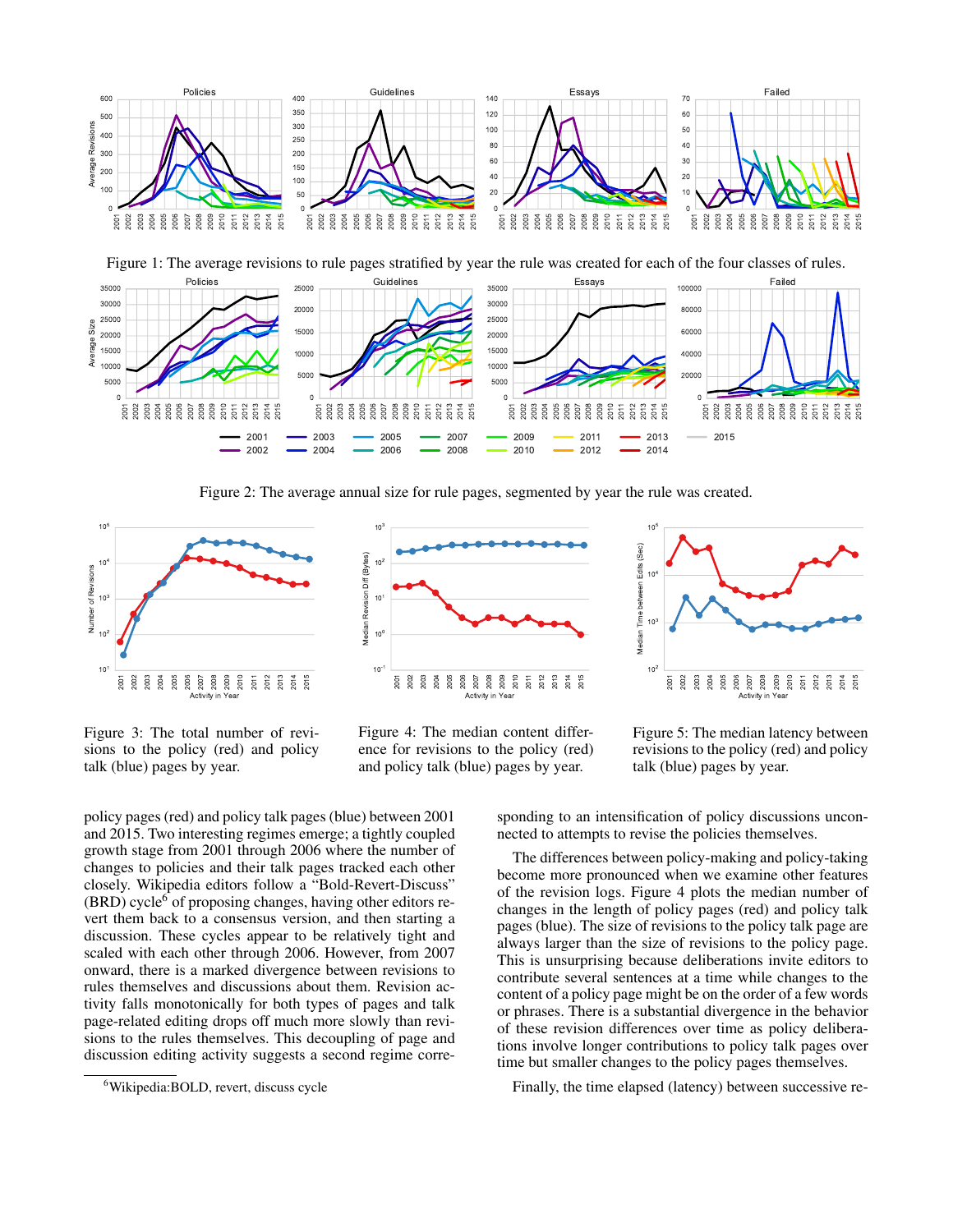visions provides a metric to measure the intensity of activity: smaller latencies suggest more intense coordination and editing. Figure 5 plots the median latency for policy pages (red) and policy talk pages (blue). The time between revisions on the policy pages is always longer than on the policy talk pages, reflecting the higher pace of changes as a part of deliberations. The policy page latency demonstrates two interesting regimes of latencies between changes: between 2005 and 2010, the time between policy changes was substantially faster than in the "scaling" era beforehand or the more recent "institutionalized" era. The shift in policy page editing tempo may reflect normative changes to make smaller, faster changes rather than slower, larger changes, but reverted back to small and slow changes by 2011.

# RQ2: Changes in editor-level behavior

Research Question 2 asked, "How have patterns of user contributions to Wikipedia rules changed over time?" Using the same corpus of data about revisions made to rules and rule talk pages, we shift the unit of analysis from articles to users. In particular, we perform "time-aware analyses" (Barbosa et al. 2016) of user cohorts and differentiate users by the year they began contributing to rules in the sample, not their first edit to Wikipedia. Across cohorts, we find evidence of inconsistent editor engagement over time, complex overlaps in contributions across the rule ecosystem, and substantial variation in editors' first rule contributions.

Inconsistent editor engagement We know from Figure 1 that editing activity on rule articles peaked in 2006–2007. But was this activity driven by long-time rule editors responding to the influx of new editors or does it represent new rule editors reframing Wikipedia's governance processes? Figure 6 plots the average number of revisions made by users to rule pages in the corpus, stratified by the year they began editing. There is strong evidence that the latter is the case: new, not pre-existing, rule editors were responsible for an extremely high level of activity during these crucial years.

But just as quickly as they burst onto the regulatory scene, this activity diminished rapidly over subsequent years. Next year's cohort of users picked up much of this slack and also made dozens of contributions across rules pages in their first year. However, there's also a troubling trend toward more recent cohorts making fewer and fewer contributions in their first year of rule editing compared to previous cohorts. We explore the mechanisms behind this dynamic in more detail in the results for RQ3. However, it is not the case that the first rule editor cohorts were responsible for the bulk of Wikipedia policy-making. This "churn" through users across cohorts suggests that initially enthusiastic contributors either become burned out, are driven away, or secure the policy changes they desired and return to editing other pages. However, average rule editing across cohorts does not return to 0 but sustains at a few edits per year.

The average number of revisions by users per cohort does not capture the extent to which editors in these cohorts made contributions across all the rules available for them to edit in a particular year. Figure 7 plots the fraction of rule pages edited by user cohort by year. Corroborating

our findings above, there is a substantial decay in editor engagement year-over-year. Almost every rule page is edited at some point in a cohort's first year, but cohorts' contributions across other articles approaches 0.

More troublingly, there is a decreasing tendency for post-2007 editors to engage with the entire policy environment available to them in their first year. While there are fewer rules in earlier years, which makes it easier for all rules to be revised by earlier cohorts, later cohorts also have substantially more users. This finding highlights the risk of new rule editors failing to be fully socialized into the broader rule ecosystem as more rule pages are increasingly overlooked in the crucial first year of rule editing. These patterns of inconsistent editor engagement within cohorts over time and declining first-year policy engagement raises important questions about the legitimacy of rules that new users either are unaware of or are irrelevant to their editing practices.

### RQ3: Policy-induced behavioral change

Research Question 3 asked, "How does participation in Wikipedia rule-making alter editors' behavior?" Are rules a pit stop in an editor's contribution trajectory to support an editing agenda? A lateral move in an attempt to develop legitimacy and demonstrate competence for administrative promotions? An instance of specializing in policy administration to the exclusion of other editing opportunities? We explore these questions by examining the consequences of editors' engagement with rule-making.

For each editor contributing to any rule page or rule talk page in our sample, we identified the timestamp of their first revision to articles our sample. We then extracted all the contributions they made across the English Wikipedia for the four weeks preceding and following this first rule edit. For the analyses below, we segmented this corpus of first-ruleedit-centered user revisions into the pre- and post-groups. We observed significant differences in editors' level and location of activity as well as significant shifts in their sequential transitions between article namespaces.

Changes in behavior and location How did users' aggregate behavior differ in the four weeks before compared to the four weeks after their first rule edit? Figure 8 shows these pre/post changes for four variables. First, there was a small but significant increase in the average number of page namespaces (described in more detail in the next paragraph) editors participated in after their first revision. Second, there is a moderate and significant decrease in the median size (in bytes) of editors' average revisions. Third, the average number of unique pages editors contributed to increased significantly in the post-period. Finally, the average number of revisions editors made also increased significantly in the four weeks following their first rule contribution. These results suggest that editors' participation in rule-making disrupts prevailing editing practices, but our subsequent analyses paint a more nuanced picture.

We expand the revision and namespace results in Figure 9. A namespace is a very high-level way of categorizing different classes of Wikipedia pages. Contributions to articles go in namespace "0", article discussion pages go to names-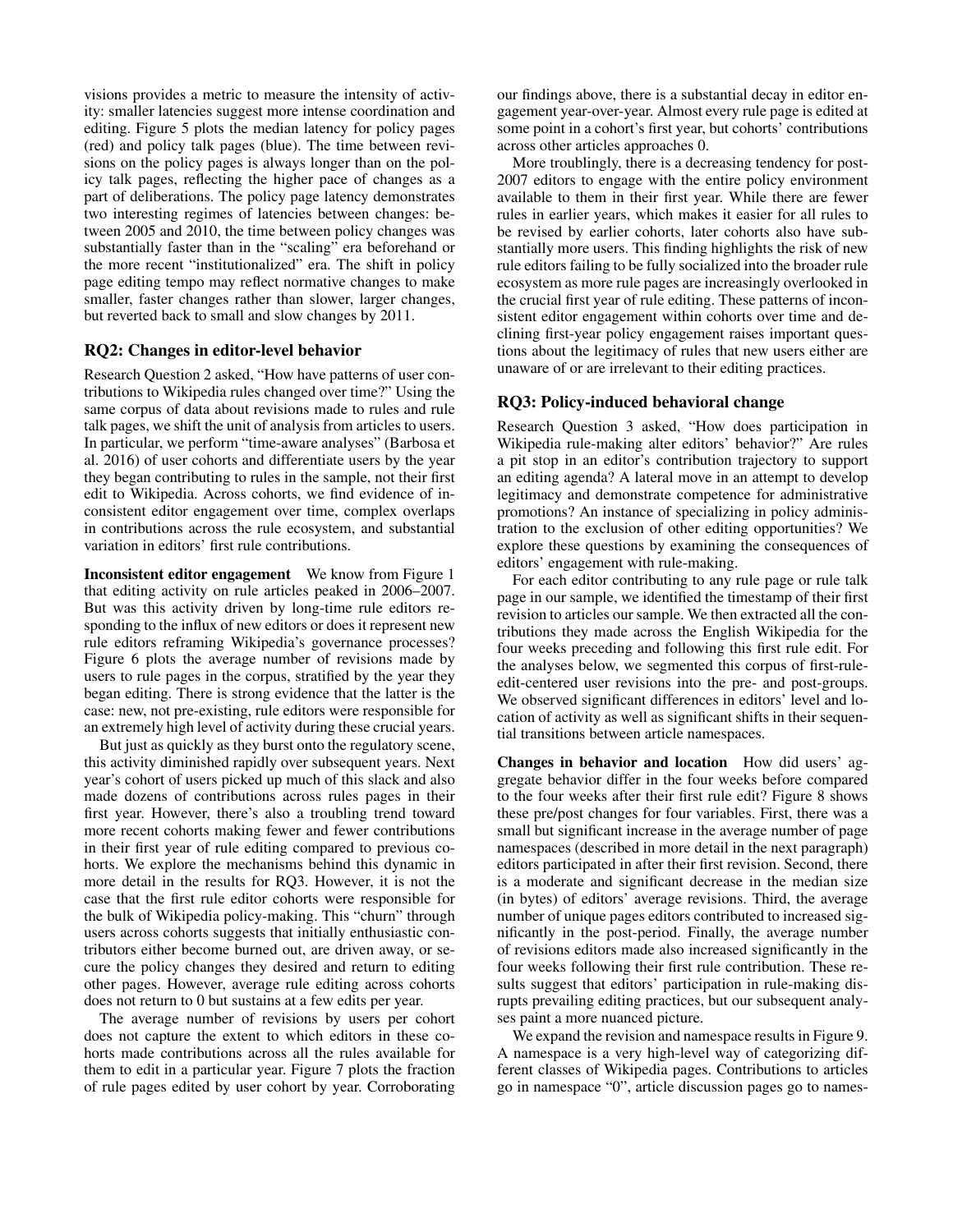



Figure 7: The total fraction of rule pages edited by year, stratified by year the editor began editing rules (colored line).

| Subject | Talk | Name      | Description                  |
|---------|------|-----------|------------------------------|
| 0       |      | Main      | Articles, lists, & redirects |
| 2       | 3    | User      | User pages $&$ sandboxes     |
| 4       | 5    | Wikipedia | Policy, essay, & processes   |
| 6       |      | File      | Media file descriptions      |
| 8       | 9    | MediaWiki | Auto-generated pages         |
| 10      | 11   | Template  | Infoboxes, nav boxes         |
| 12      | 13   | Help      | Software help                |
| 14      | 15   | Category  | Categorized pages            |
| 100     | 101  | Portal    | Topics & WikiProjects        |

Table 1: Namespace descriptions.

pace "1", user talk pages are in namespace "3", rules are in namespace "4" and rule discussions in namespace "5". There are 35 namespaces in Wikipedia, but many of these are infrequently used so we focus on 18 of the most active namespaces. These namespaces are described in Table 1.

Figure 9 visualizes changes in editors' average revision activity across these 18 active namespaces before and after their first rule edit. There are significant differences in engagement across most of these namespaces. Most namespaces have significant increases in activity after editors' first rule edit, suggesting that rules editing does not end up cannibalizing editors contributions elsewhere on Wikipedia. Many of these differences are relatively small, but the namespaces with the largest changes over the baseline include user talk pages ("3"), project ("4") and project talk pages. The latter two are the namespaces to which the rules and rule discussions belong. The large post-hoc increase in activity in the user talk namespace ("3") suggests rule editing drives them towards increased communication with

other users. Whether this conflict is related to conflicts over their edits or attempts to coordinate activity would require quantitative or qualitative content analysis methods.

It is also important to note that editor contributions activity in the "4" and "5" namespaces were non-zero for the pre-period in this user contribution sample. While all rules and rule discussions are classified in these respective namespaces, other administrative Wikipedia activity like WikiProjects, process requests, maintenance tasks, and directories are also in this space. Thus the non-zero activity before editors' first rule edits suggests that rule editors are already familiar with Wikipedia administrative processes.

Rule ecosystem transitions Editors working across different parts of the rule ecosystem are potentially engaged in some combination of experimentation and lobbying. Following one mono-causal arrow, editors who attempt to make changes to policy pages and are rebuffed by the community remain motivated and attempt to create new policy that ultimately fails. Following the mono-causal arrow in the other direction, these editors might have proposed a policy and had it fail during deliberations. Undeterred, these users may move their "lobbying" efforts to a policy pages instead.

We look at editors' revision sequences within the rules corpus to analyze if editors are engaging in arbitrage by either editing policies in reaction to rejected proposals or creating proposals after having policy contributions rejected. Sorting by time and grouping by editors, we can count how often editors' contributions in the corpus involve transitions between policy, guideline, essay, or failed proposal pages. Figure 10 plots these rule ecosystem transition probabilities for all the revisions made in a year. Self-transitions make up the bulk of the occurrences, so we exclude those to instead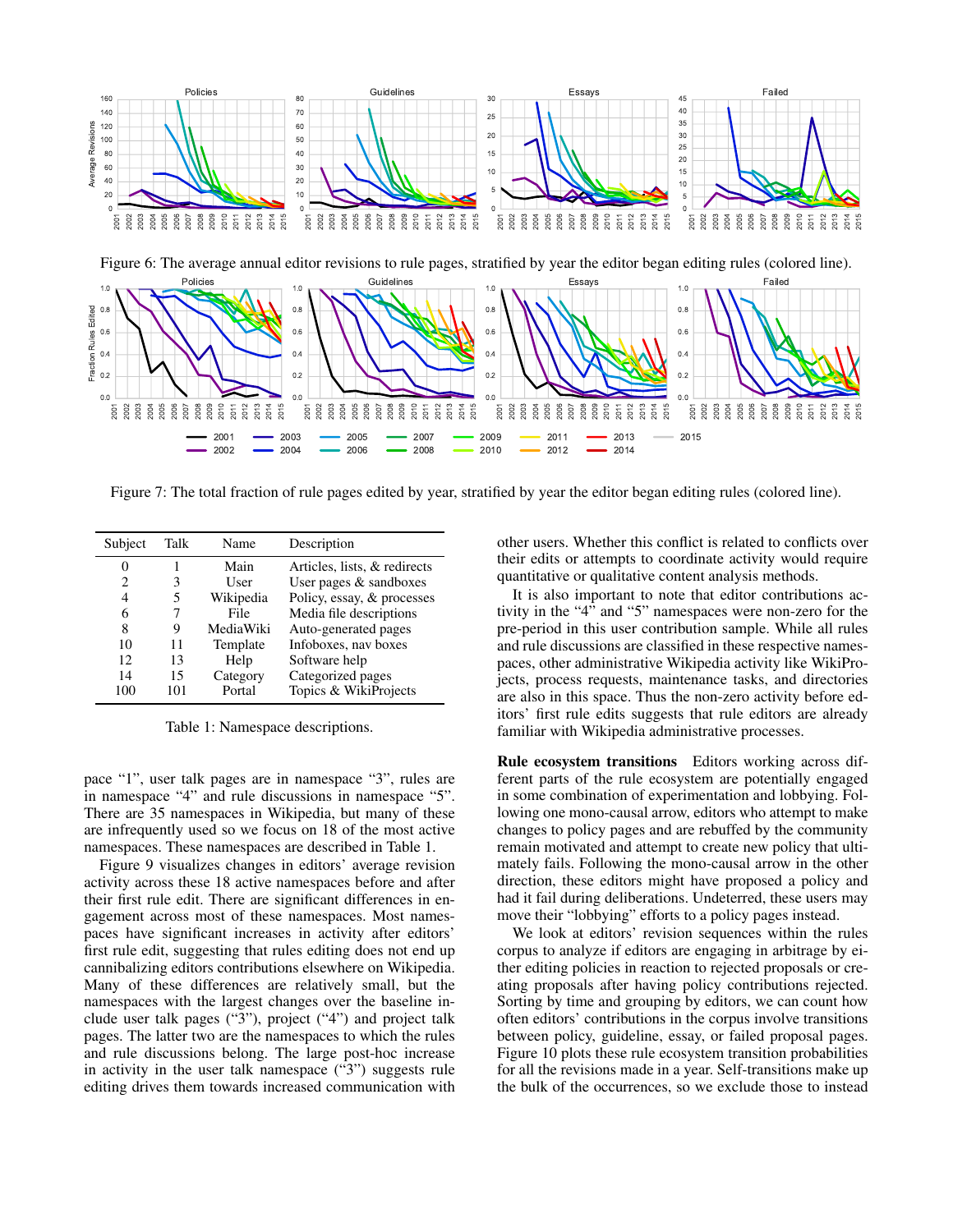

Figure 8: Four measures of user behavior and their counts in the four weeks before (light red) and after (dark red) rule editors' first rule contribution. P-values from t-tests for two related samples are plotted above: \*\*\*  $p < 0.001$ .



Figure 10: The average probability  $(y\text{-axis})$  of editors' sequential contributions transitioning between rule types (colored bars) for revisions made in a given year  $(x$ -axis).

focus on transitions between different types of rules.

There is an interesting change in transition probabilities that occurs right around the crucial years of 2006–2007 as Wikipedia growth and rule editing activity peaks (Halfaker et al. 2013). Policy to policy talk and guideline to guideline talk were the highest probability transitions in the early years, potentially reflecting a deliberative mode of making bold changes and discussing them. This dynamic decays over time and post-2007, a new order dominated by editors moving sequentially between guideline talk and policy talk emerges instead. Discussion prompts more discussion as norms shift toward proposing and developing consensus around rules, rather than discussing and then making changes to the rules. By 2015, the four highest probability transitions involve editors moving from one class of rule talk to another class of rule talk. This corroborates other work identifying decreasing direct work on articles and increas-



Figure 9: The average number of users' revisions by article namespace in the four weeks before (light blue) and after (dark blue) their first rule contribution. P-values from  $t$ -tests for two related samples are plotted above: \*\*\*  $p < 0.001$ .



Figure 11: Changes in all rule editors' namespace transition probabilities in the month before and after their first edit to a rule page.). P-values from t-tests for two related samples are plotted above: \*\*\*  $p < 0.001$ .

ing indirect work on talk pages (Kittur et al. 2007b).

Namespace transitions We extend the revision sequence analysis approach from Figure 10 to the pre/post user contribution corpus to test how users' tendencies to transition between different namespaces across Wikipedia following their first rule edit. Figure 11 measures the average transition probabilities between namespaces for 15 transitions relevant to our analysis. The differences between the means observed in these transitions are all statically significant at the  $p < 0.001$  level using a two-sided t-test for related samples. While we observed that the number of policy namespace revisions increased significantly in Figure 9, did these editors continue to make revisions to articles or is rule-editing correlated with them shifting their contributions to other areas?

Decreases in transition probabilities are observed for many of the article-related namespaces: editing article namespaces sequentially  $(0 \rightarrow 0)$ , editing article talk pages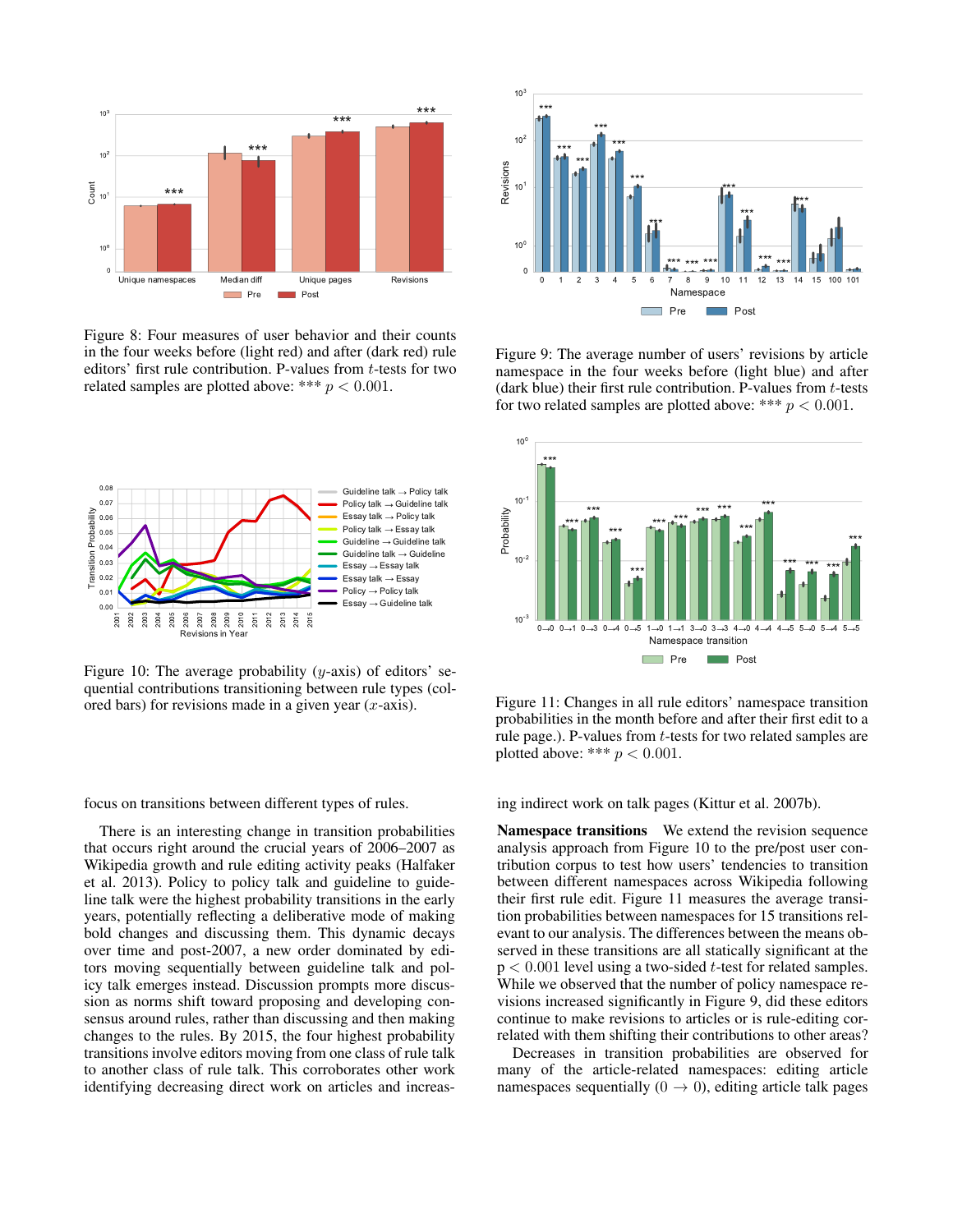after articles ( $0 \rightarrow 1$ ), editing articles after article talk pages  $(1 \rightarrow 0)$ , and editing article talk pages sequentially  $(1 \rightarrow 1)$ all decrease significantly after first-rule editing. If the article namespace is being edited more (Figure 9) but editors are consecutively contributing to these namespaces, where did the activity go?

Namespaces encompassing rules ("4") and their discussion pages ("5") are obvious candidates. We find large and significant increases in the transition probabilities for article to rule (0  $\rightarrow$  4), article to rule talk (0  $\rightarrow$  5), as well as their respective reciprocal transition modes ( $4 \rightarrow 0, 5 \rightarrow 0$ ). The largest increases in transition probabilities are observed transitions between rule namespaces and rule talk namespaces  $(4 \rightarrow 5, 5 \rightarrow 4)$  that reflect editors moving between editing and discussing rules. The significant increases in consecutive editing of project  $(4 \rightarrow 4)$  and the project talk pages  $(5 \rightarrow 5)$  likewise suggest that contributions to rule pages are not one-off but potentially made cumulatively or in reaction to other editors' contributions to rules at the same time.

# **Discussion**

Wikipedia's policy environment has changed substantially over its 15-year history and provides a remarkable benchmark for understanding the potential and pitfalls of selfgovernance in a knowledge commons (Ostrom and Hess 2007). Our analysis of Wikipedia's rules found a policy environment marked by on-going rule-making and deliberation across multiple regulatory levels more than a decade after its creation. This dynamism is however balanced by strong biases in the attention and length towards older rules coupled with a diminishing flexibility to change these rules, declining revision activity over time, and a strong shift toward deliberation and discussion.

Rule-making on Wikipedia involves a large numbers of editors collaborating across different rules. These users' rule-making activity has changed considerably over the history of Wikipedia and is marked by transient editor engagement but also a high degree of overlap in editing membership across the rule ecosystem. The shift towards greater deliberation also manifests in changes in the patterns of Wikipedians' first edits becoming more focused on talk pages rather than the policies themselves.

There are significant behavioral consequences to rulemaking on Wikipedia as well. On one hand, rule-making can be occasions for editors to assemble around their shared values or to disseminate best practices. Reassuringly, rulemaking does not lure editors away from productive work like writing encyclopedia articles and towards litigating peripheral issues. We do find evidence of significant behavior changes in overall activity levels as well as distributions of work throughout the encyclopedia once editors begin revising rule-related topics. Examining the distributions of editors' transitions between editing pages of different types also corroborates earlier findings about a qualitative shift in Wikipedia's organizational culture during the most acute phases of its growth during 2006–2007.

# Implications for theory and practice

These rules face many of the same coordination challenges as its articles in managing distributed co-authorship over time. However, these rules by definition occupy a central and highly symbolic position within the organization because they define its identity, scope its content, and codify acceptable behavior. Prior work has persuasively articulated the importance of these rule ecologies for governing a large-scale social system and knowledge commons. However, the *enactment* and *maintenance* of these structures and how they change over time has received less empirical attention. Motivated by theories of institutional analysis, our research examined large-scale event log data to examine how peer-produced rules emerge and stabilize.

This research has implications for theorizing about the dynamics of rules as organizations increasingly come to rely upon online knowledge collaboration platforms like wikis and repositories to accomplish their missions. Our results suggest that while "rules-in-use" may become stable enough to enable mass collaborations, the "rules-in-form" can remain a site of active revision and deliberation years after their articulation. However, the growth of a community relying on these rules may require a shift in coordination towards a maintenance modality emphasizing more deliberative and iterative changes to rules. Managing these coordination tensions are central to institutional theories but the affordances of online knowledge collaborations like Wikipedia complicate many institutional assumptions about resources, processes, and power (Faraj, Jarvenpaa, and Majchrzak 2011).

# Limitations and future work

The structure and dynamics of peer-produced policy offer a compelling empirical setting to understand a variety of social and organizational processes. This paper emphasized the formation and to some extent the governance of policy networks at a macro-scopic level, but qualitative and case study based methods would reveal more specific mechanisms and practices that produce the structural patterns observed. Several policy pages are protected from editing given their legal importance and the effects of rule page protections on editors' ability to contribute was not considered in this work (Hill and Shaw 2015). Wikipedia's emerging body of rules and precedent also invites comparative analysis with data from legal systems to illuminate other pressures and trajectories governing peer production systems may face in the long run (Li et al. 2015). Finally, future research might also employ stronger causal inference methods to move beyond descriptive analyses of log data and begin to understand the consequences of different kinds of organizational design levers for this unique mode of peer production.

# Acknowledgments

We thank our anonymous reviewers for their detailed feedback and Deborah Keegan for her copy-editing.

## References

Aaltonen, A., and Lanzara, G. F. 2011. Governing Complex Social Production in the Internet: The Emergence of a